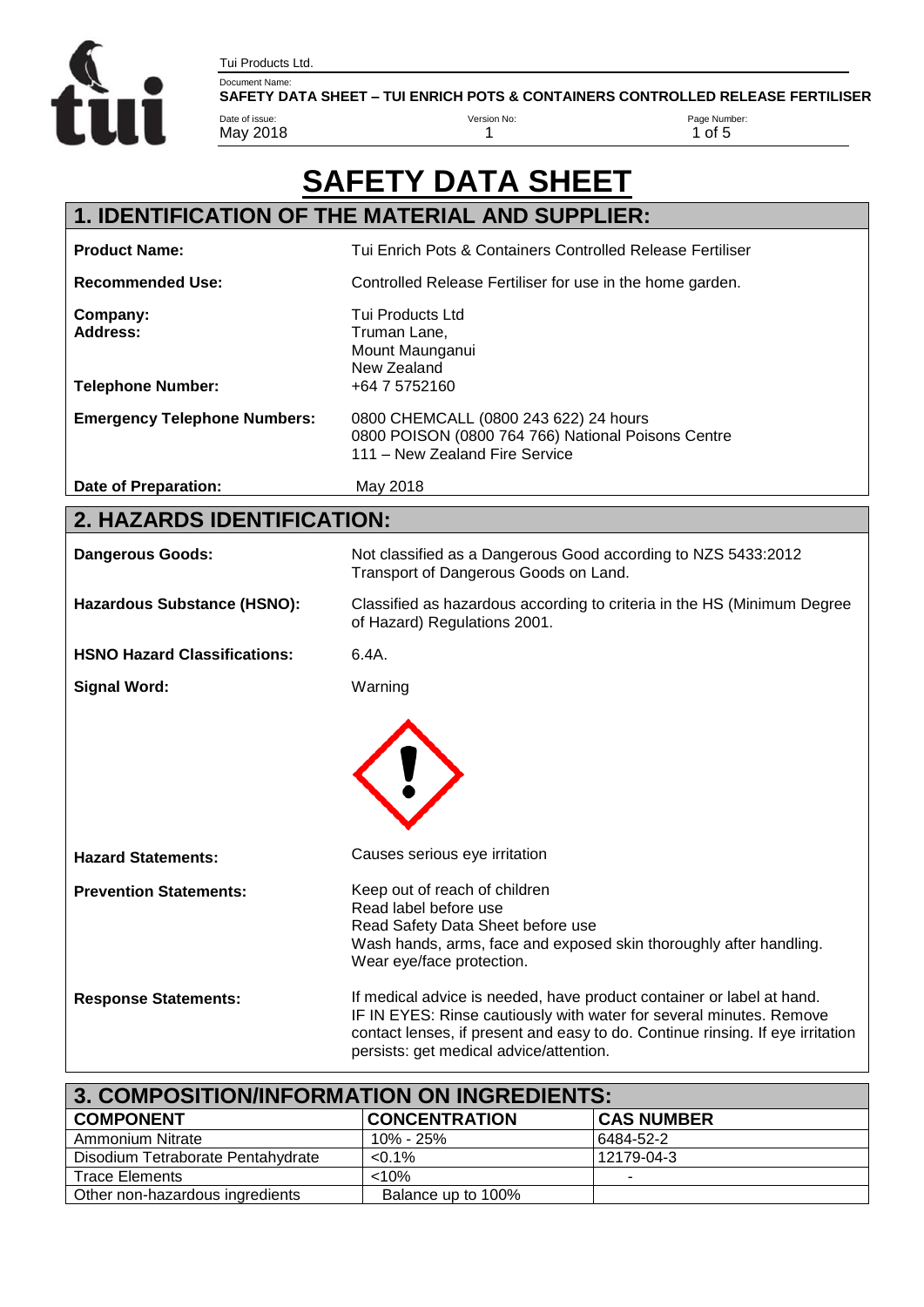

 $2$  of 5

#### **4. FIRST AID MEASURES:**

Tui Products Ltd.

May 2018

For advice, in case of poisoning, or if you feel unwell or are exposed or concerned, contact the National Poisons Centre 0800 POISON (0800 764 766) or a doctor/physician.

1

| Inhalation:                | Remove person from exposure to an area with fresh air. Call the National Poisons Centre<br>or doctor for advice if required. Remove any contaminated clothing and keep patient in a<br>comfortable and warm position. Keep at rest and observe until fully recovered.<br>Seek medical advice if breathing becomes difficult or any symptoms develop.                                                                                                    |
|----------------------------|---------------------------------------------------------------------------------------------------------------------------------------------------------------------------------------------------------------------------------------------------------------------------------------------------------------------------------------------------------------------------------------------------------------------------------------------------------|
| Ingestion:                 | If swallowed, ensure airways are clear, rinse mouth with water and call the National<br>Poisons Centre or a doctor. Do not induce vomiting unless instructed to do so by the<br>National Poisons Centre or a doctor. Do not give anything by mouth to an unconscious<br>person but if conscious, give a glass of water to drink. If vomiting occurs give further water<br>to drink. Contact the National Poisons Centre or a doctor if you feel unwell. |
| <b>Eye Contact:</b>        | Causes serious eye irritation. Rinse cautiously with water for several minutes. Remove<br>contact lenses, if present and easy to do. Continue rinsing. If eye irritation occurs or<br>symptoms persist get medical advice/attention.                                                                                                                                                                                                                    |
| <b>Skin Contact:</b>       | Wash with plenty of soap and water. Remove contaminated clothing and shoes while<br>washing. If skin irritation or rash occurs get medical advice/attention. Wash contaminated<br>clothing before reuse. Discard items which cannot be decontaminated.                                                                                                                                                                                                  |
| <b>Notes to Physician:</b> | Treat symptomatically.                                                                                                                                                                                                                                                                                                                                                                                                                                  |

| <b>5. FIRE FIGHTING MEASURES:</b>                                 |                                                                                                                                                      |
|-------------------------------------------------------------------|------------------------------------------------------------------------------------------------------------------------------------------------------|
| <b>Suitable Extinguishing Media:</b>                              | Water, however do not use a high-pressure water stream which scatters<br>spilled material.                                                           |
| Precautions for fire fighters and<br>special protective clothing: | Fire fighters to wear self-contained breathing apparatus and suitable<br>protective clothing.                                                        |
| Hazards from combustion products:                                 | Decomposition products may be toxic and cause irritation if inhaled.<br>Hazardous decomposition products may include Nitrogen Oxides and<br>Ammonia. |

#### **6. ACCIDENTAL RELEASE MEASURES:**

| <b>Emergency Procedures:</b>                                                                    | Protect yourself and others from injury. Wear appropriate protective clothing to<br>prevent skin and eye contact. Avoid generating or breathing in dust. Ensure<br>adequate ventilation.<br>If contamination of sewers or waterways has occurred advise local emergency<br>services.                                                                                                                                  |
|-------------------------------------------------------------------------------------------------|-----------------------------------------------------------------------------------------------------------------------------------------------------------------------------------------------------------------------------------------------------------------------------------------------------------------------------------------------------------------------------------------------------------------------|
| <b>Personal Precautions,</b><br><b>Protective Equipment and</b><br><b>Emergency Procedures:</b> | Keep unnecessary personnel away from site.<br>Wear appropriate protective equipment and clothing during clean up.<br>Refer to SDS section 7 for handling and precautionary measures.<br>Refer to SDS section 8 for additional information and personal protection<br>equipment to prevent contamination of skin, eyes and personal clothing.<br>Stop the flow of material if this can be done without risk.           |
| <b>Environmental</b><br><b>Precautions:</b>                                                     | Contain – Prevent product or discharge from entering into soil, ditches, drains,<br>sewers, waterways and/or groundwater.                                                                                                                                                                                                                                                                                             |
| <b>Methods and Materials for</b><br><b>Containment and Clean up:</b>                            | Avoid generating dust. Wear appropriate protective clothing to prevent skin and eye<br>contact. Avoid breathing in dust.<br>Contain the spill and prevent entry into soil, ditches, drains, sewers, waterways<br>and/or groundwater.<br>Avoid the distribution of dusts during clean up. Sweep and shovel the material into<br>suitable, labelled waste container for use or disposal according to local regulations. |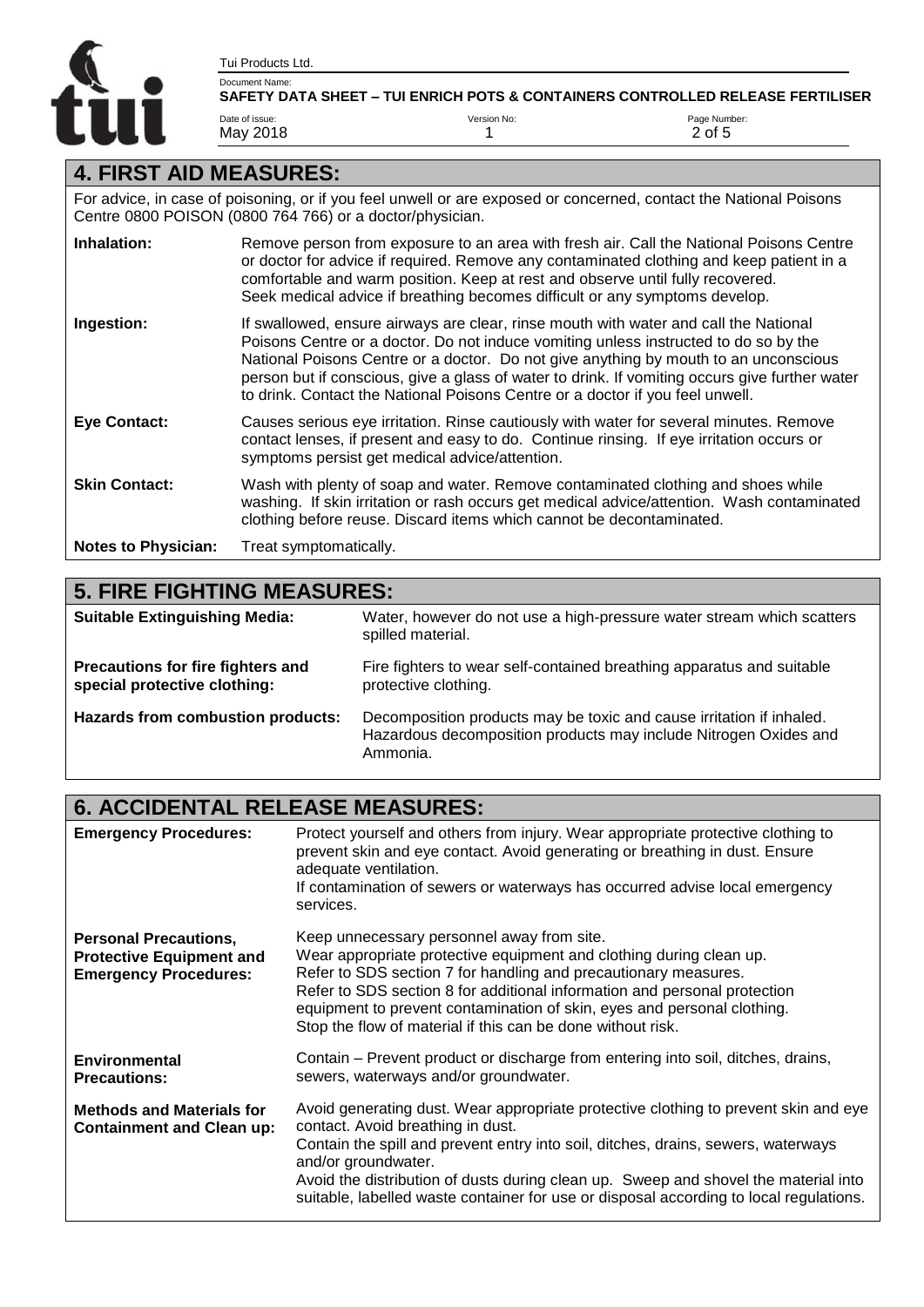Tui Products Ltd.

Date of issue: May 2018



#### Document Name: **SAFETY DATA SHEET – TUI ENRICH POTS & CONTAINERS CONTROLLED RELEASE FERTILISER** <sup>V</sup>

Page Number: 3 of 5

# **7. HANDLING & STORAGE:**

|           | Precautions for safe handling and storage:                                                                                                                                                                                                                                                                                                                                                                                                                                                                                                                                                                            |
|-----------|-----------------------------------------------------------------------------------------------------------------------------------------------------------------------------------------------------------------------------------------------------------------------------------------------------------------------------------------------------------------------------------------------------------------------------------------------------------------------------------------------------------------------------------------------------------------------------------------------------------------------|
| Handling: | Keep out of reach of children.<br>Do not eat, drink or smoke while using.<br>Use only in a well-ventilated area.<br>Avoid skin and eye contact.<br>Avoid generating dust, and do not breathe in dust.<br>Remove protective clothing and wash hands, arms, face and exposed skin thoroughly with soap<br>and water after handling and before smoking, eating, drinking or using the toilet.<br>Clean up spilled material and wash clothing, equipment and work area after use.                                                                                                                                         |
| Storage:  | Store in a tightly closed original container in a cool, dry, well-ventilated area out of direct sunlight<br>and away from moisture.<br>Store away from children, animals, food, feedstuffs, drink containers, seeds, heat, sparks, flames,<br>hot surfaces, ignition sources, clothing and combustible materials, pyrophoric substances,<br>substances which emit flammable gas in contact with water, explosives, oxidising agents, acids,<br>bases, reducing agents, toxic or infectious substances, radioactive substances and peroxides.<br>Keep containers closed when not in use and check regularly for leaks. |

Version No: 1

## **8. EXPOSURE CONTROLS/PERSONAL PROTECTION:**

| <b>Occupational Exposure</b><br>Limits:         | No value assigned for this specific material by EPA or WorkSafe NZ.<br>However, occupational exposure to nuisance dust (total and respirable) should be<br>controlled. Over exposure should be avoided at all cost.<br>Workplace Exposure Standard(s) for particulates not otherwise classified:<br>Inhalable dust: WES-TWA 10 mg/m <sup>3</sup><br>Respirable dust: WES-TWA 3 mg/m <sup>3</sup><br>As published in Workplace Exposure Standards and Biological Exposure Indices -<br>January 2018, 9 <sup>th</sup> edition.                                                                                                                                                                                                                                                                                                                                                                                                                                                                                                                            |
|-------------------------------------------------|---------------------------------------------------------------------------------------------------------------------------------------------------------------------------------------------------------------------------------------------------------------------------------------------------------------------------------------------------------------------------------------------------------------------------------------------------------------------------------------------------------------------------------------------------------------------------------------------------------------------------------------------------------------------------------------------------------------------------------------------------------------------------------------------------------------------------------------------------------------------------------------------------------------------------------------------------------------------------------------------------------------------------------------------------------|
| <b>Engineering Controls:</b>                    | Handle in a well-ventilated area and avoid inhalation of dust.; ensure ventilation is<br>adequate to maintain air concentrations below exposure standards. If dust is<br>generated local exhaust ventilation is recommended. Keep containers closed when not<br>in use.                                                                                                                                                                                                                                                                                                                                                                                                                                                                                                                                                                                                                                                                                                                                                                                 |
| <b>Personal Protective</b><br><b>Equipment:</b> | Avoid contact with eyes, skin and breathing in dust<br><b>Respiratory Protection:</b><br>Use with adequate ventilation, atmospheric levels should be maintained below the<br>exposure guidelines. If engineering controls are not adequate in controlling dust an<br>approved respirator should be used. Reference should be made to the WorkSafe NZ<br>guidelines.<br>Australian/New Zealand standards, AS/NZS 1716 Respiratory Protective Devices and<br>AS/NZS 1715 Selection, Use and Maintenance of Respiratory Protective Devices.<br><b>Skin protection:</b><br>Using long sleeves and rubber gloves is recommended when handling.<br>Wash hands, face and exposed skin thoroughly after use and before smoking, eating,<br>drinking or using the toilet.<br>Eye protection:<br>Avoid eye contact when handling. Wear goggles with side pieces or a face shield.<br><b>General Hygiene:</b><br>Do not eat, drink or smoke while using. Wash exposed skin thoroughly with soap and<br>water after use. Wash protective clothing daily after work. |

## **9. PHYSICAL AND CHEMICAL PROPERTIES:**

| Appearance:                 | Multi-coloured solid granules.                      |
|-----------------------------|-----------------------------------------------------|
| Odour:                      | Odourless.                                          |
| <b>Boiling Point (°C):</b>  | Not applicable.                                     |
| Solubility in water:        | Fertiliser in granules dissolves in water gradually |
| pH:                         | $\sim$ 5 (10% aqueous solution).                    |
| Flash point $(^{\circ}C)$ : | Not applicable.                                     |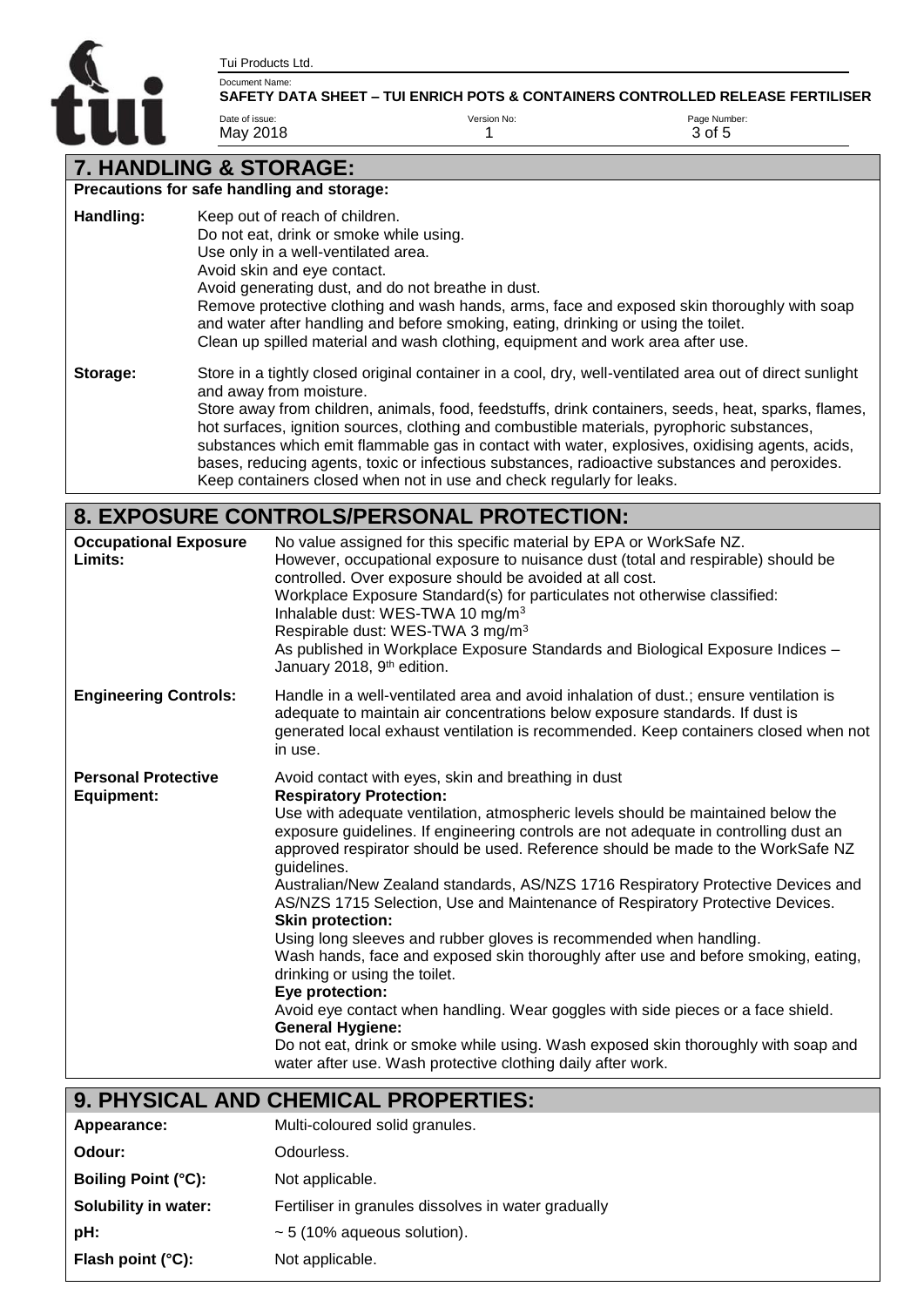

| <b>10. STABILITY and REACTIVITY:</b>        |                                                                                                                                                                                                                       |  |
|---------------------------------------------|-----------------------------------------------------------------------------------------------------------------------------------------------------------------------------------------------------------------------|--|
| <b>Chemical Stability:</b>                  | Stable under normal conditions of storage and use.                                                                                                                                                                    |  |
| <b>Conditions to avoid:</b>                 | Avoid excessive heat, sparks, open flames and other sources of ignition,<br>clothing, combustible materials, moisture and UV radiation/sunlight.                                                                      |  |
| Incompatible materials:                     | Water, oxidising agents, reducing agents, acids, bases sulphur, chlorites,<br>chlorates, hypochlorites, flammables, nitrites, metal salts, metal powders,<br>herbicides, chlorinated hydrocarbons, organic compounds. |  |
| <b>Hazardous decomposition</b><br>products: | Thermal decomposition may result in the release of toxic and/or irritating<br>products including Nitrogen oxides, Carbon oxides, Sulphur oxides, Ammonia<br>and Phosphorus.                                           |  |
| <b>Hazardous Reactions:</b>                 | No known hazardous reactions.                                                                                                                                                                                         |  |

#### **11. TOXICOLOGICAL INFORMATION:**

**Potential Health Effects:** This section includes possible adverse effects, which could occur if the product is not handled in the recommended manner.

**Eye Contact:** Causes serious eye irritation

| Skin:       | Skin irritation may result. Prolonged and repeated skin exposure may result in slight irritation or<br>allergic reaction. Some individuals with sensitive skin may experience adverse skin reactions and<br>would be advised to discontinue use.<br>No LD <sub>50</sub> data for the product. However, for constituents:<br>Dermal LD <sub>50</sub> (Rabbit, OECD-402): >5000 mg/kg (Ammonium Nitrate, CAS 6484-52-2)<br>Dermal LD <sub>50</sub> (Rabbit): >2000 mg/kg (Disodium tetraborate pentahydrate, CAS 12179-04-3) |
|-------------|----------------------------------------------------------------------------------------------------------------------------------------------------------------------------------------------------------------------------------------------------------------------------------------------------------------------------------------------------------------------------------------------------------------------------------------------------------------------------------------------------------------------------|
| Ingestion:  | Ingestion may cause gastro-intestinal irritation, nausea, vomiting and/or diarrhoea.<br>No LD <sub>50</sub> data for the product. However, for constituents:<br>Oral LD <sub>50</sub> (Rat, OECD-401): 2950 mg/kg (Ammonium Nitrate, CAS 6484-52-2)<br>Oral LD <sub>50</sub> (Rat): 3200 - 3400 mg/kg (Disodium tetraborate pentahydrate, CAS 12179-04-3)                                                                                                                                                                  |
| Inhalation: | May cause irritation of the respiratory tract. Ove exposure may result in mucous membrane irritation<br>of the nose and throat with coughing.<br>No LC <sub>50</sub> data for the product. However, for constituents:<br>Inhalative $(4h)$ LC <sub>50</sub> (Rat): >88.8 mg/l (Ammonium Nitrate, CAS 6484-52-2)<br>Inhalative LC <sub>50</sub> (Rat, OECD 403): > 2 mg/l (Disodium tetraborate pentahydrate, CAS 12179-04-3)                                                                                               |

#### **12. ECOLOGICAL INFORMATION:**

**Ecotoxicity:** Fertiliser granules are soluble in water and biodegradable. Coating material are persistent and not biodegradable. Avoid unintended release to the environment and prevent product or discharge from entering into soil, ditches, drains, sewers, waterways and/or groundwater. No LC<sub>50</sub> data for the product. However, for constituents: Acute fish toxicity, 96-hour LC<sub>50</sub>: >100 mg/kg (Ammonium Nitrate, CAS 6484-52-2) Acute fish toxicity (Limanda limanda), 96-hour LC<sub>50</sub>: 74 mg/kg (Disodium tetraborate pentahydrate, CAS 12179-04-3) No ErC<sub>50</sub> or EC<sub>10</sub> data for the product. However, for constituents: Acute algae toxicity (Selenastrum capricornutum), 72-hour ErC<sub>50</sub>: 1700 mg/l (Ammonium Nitrate, CAS 6484-52-2) Acute algae toxicity (algae), 96-hour EC10: 24 mg/kg (Disodium tetraborate pentahydrate, CAS 12179-04-3) No EC<sub>50</sub> data for the product. However, for constituents: Acute crustacea toxicity EC<sub>50</sub>: 490 mg/l (Ammonium Nitrate, CAS 6484-52-2) Acute crustacea toxicity (daphnia magna) 24-hour EC<sub>50</sub>: 242 mg/l (Disodium tetraborate pentahydrate, CAS 12179-04-3)